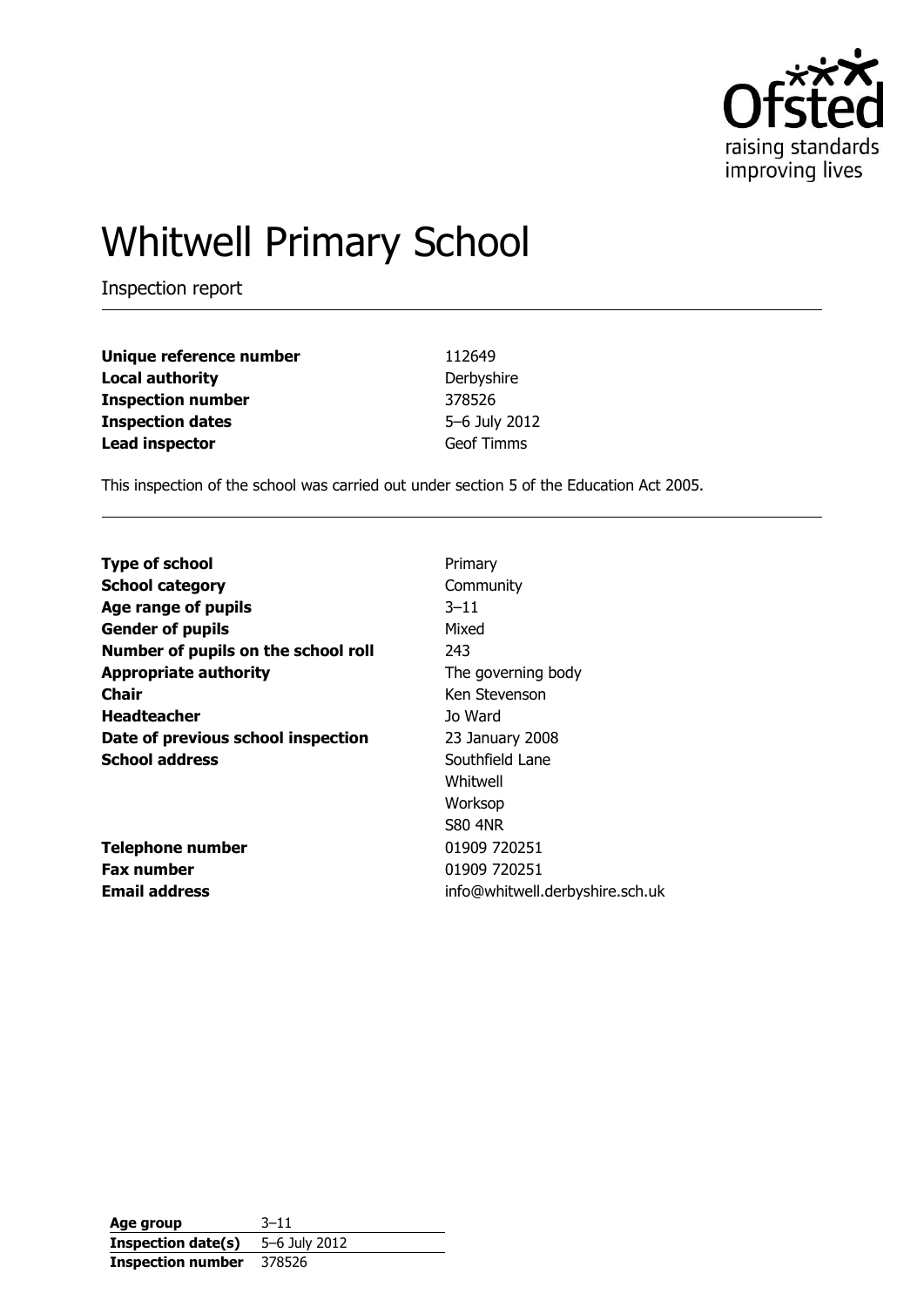

You can use Parent View to give Ofsted your opinion on your child's school. Ofsted will use the information parents and carers provide when deciding which schools to inspect and when.

You can also use Parent View to find out what other parents and carers think about schools in England. You can visit [www.parentview.ofsted.gov.uk,](http://www.parentview.ofsted.gov.uk/) or look for the link on the main Ofsted website: [www.ofsted.gov.uk](http://www.ofsted.gov.uk/)

The Office for Standards in Education, Children's Services and Skills (Ofsted) regulates and inspects to achieve excellence in the care of children and young people, and in education and skills for learners of all ages. It regulates and inspects childcare and children's social care, and inspects the Children and Family Court Advisory Support Service (Cafcass), schools, colleges, initial teacher training, work-based learning and skills training, adult and community learning, and education and training in prisons and other secure establishments. It assesses council children's services, and inspects services for looked after children, safeguarding and child protection.

Further copies of this report are obtainable from the school. Under the Education Act 2005, the school must provide a copy of this report free of charge to certain categories of people. A charge not exceeding the full cost of reproduction may be made for any other copies supplied.

If you would like a copy of this document in a different format, such as large print or Braille, please telephone 0300 123 4234, or email enquiries@ofsted.gov.uk.

You may copy all or parts of this document for non-commercial educational purposes, as long as you give details of the source and date of publication and do not alter the information in any way.

To receive regular email alerts about new publications, including survey reports and school inspection reports, please visit our website and go to 'Subscribe'.

Piccadilly Gate Store St **Manchester** M1 2WD

T: 0300 123 4234 Textphone: 0161 618 8524 E: enquiries@ofsted.gov.uk W: www.ofsted.gov.uk



© Crown copyright 2012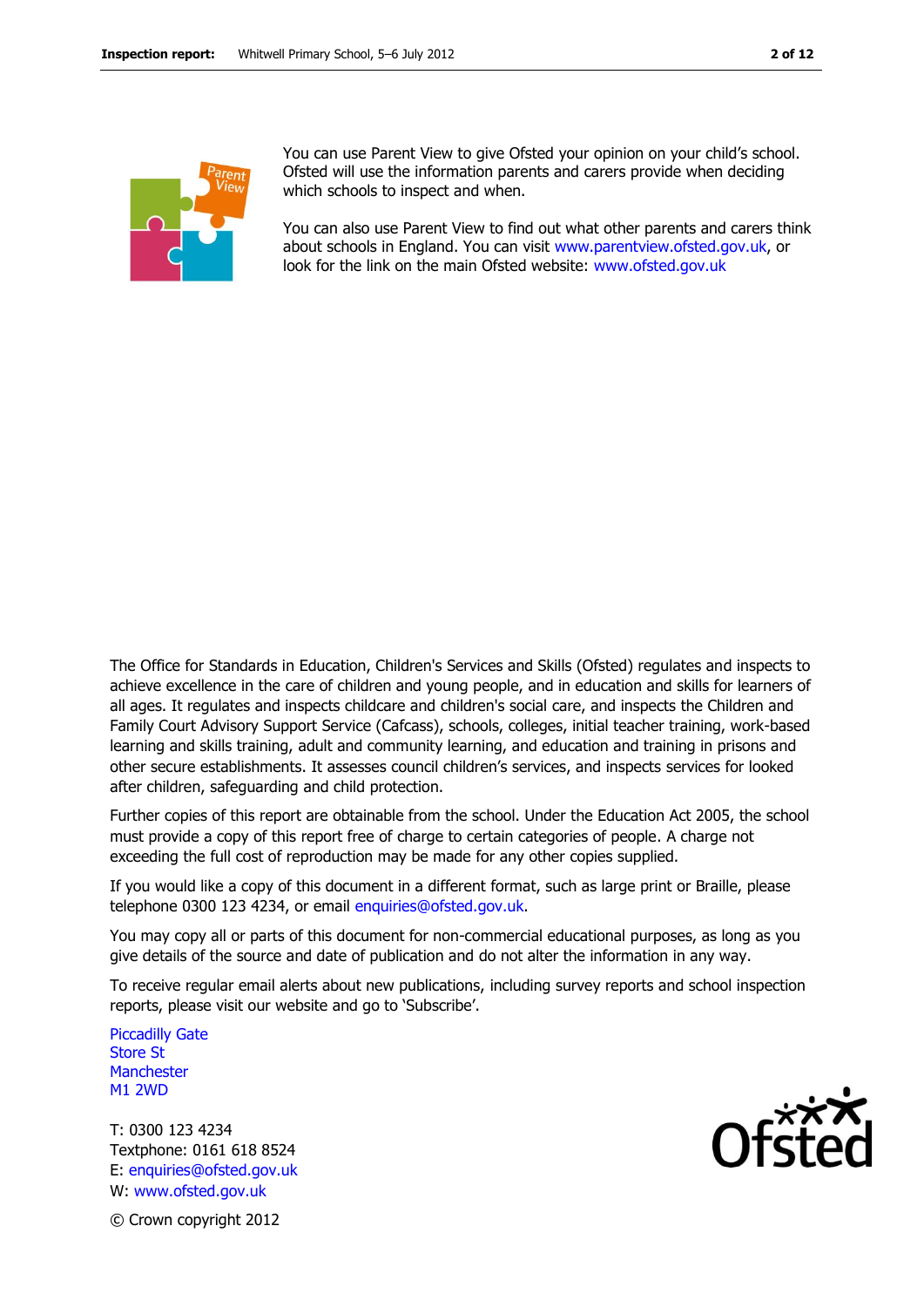# **Introduction**

Inspection team

| <b>Geof Timms</b> |
|-------------------|
|                   |

Additional Inspector

Jo Curd **Additional Inspector** 

This inspection was carried out with two days' notice. The inspectors observed 19 lessons, taught by nine teachers, for a total of almost 10 hours, as well as spending other time looking at pupils' work. In addition, meetings were held with staff and members of the governing body, as well as pupils. The inspectors observed the school's work, and looked at a range of assessment data, policies, reports and planning documents. They analysed the responses to 93 parental questionnaires and others from staff and pupils.

# **Information about the school**

This is an average-sized primary school. An above-average proportion of the pupils are currently known to be eligible for free school meals. Most pupils are White British, and very few have minority ethnic heritage. The proportion of disabled pupils and those with special educational needs supported at school action plus or with statements of special educational needs is below average.

The school meets the government's current floor standards, which set the minimum expectations for pupils' attainment and progress. The school has Healthy Schools status, Activemark, Artsmark, Basic Skills, Investors in People and ECO School awards.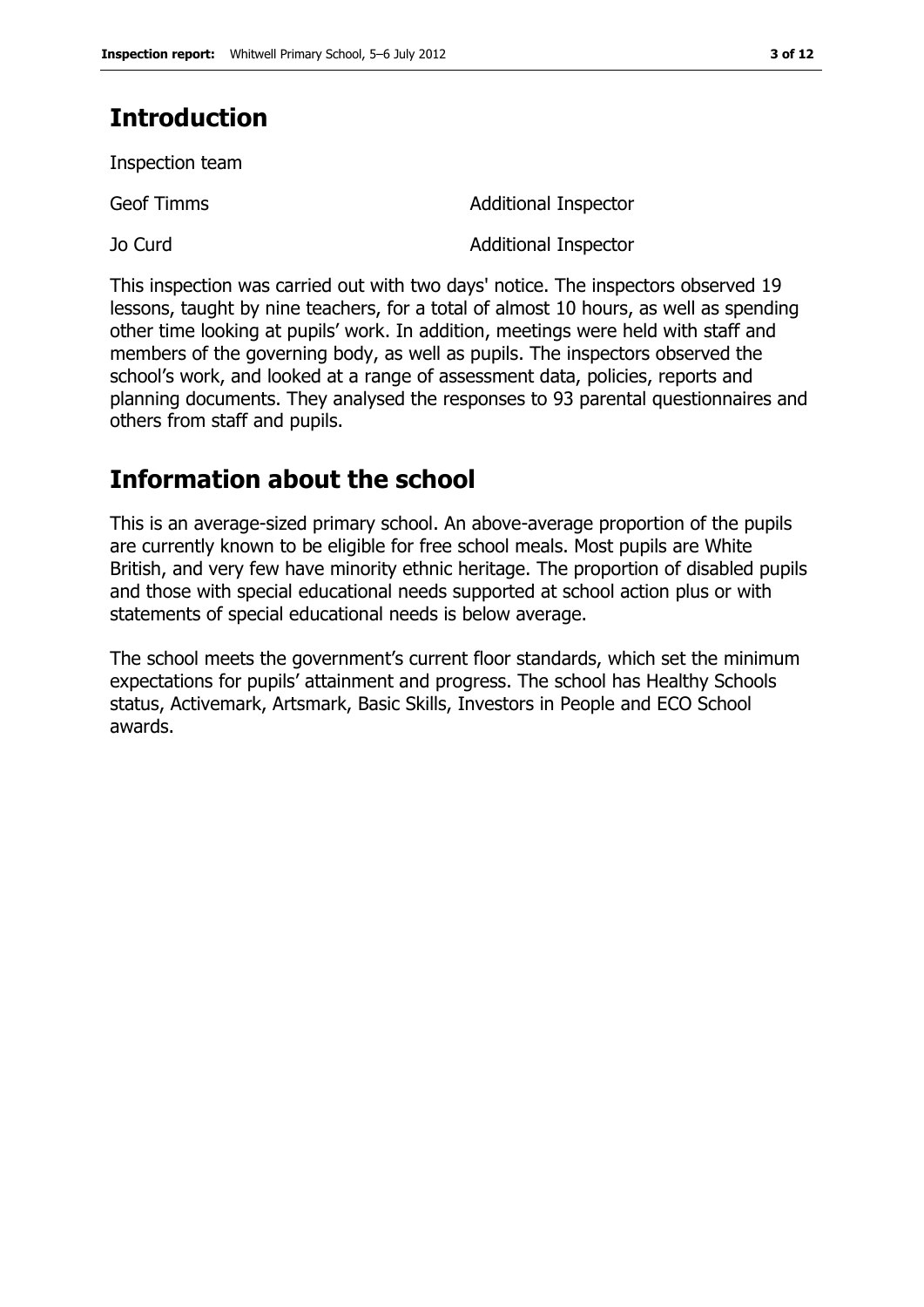## **Inspection judgements**

| <b>Overall effectiveness</b>          |  |
|---------------------------------------|--|
|                                       |  |
| <b>Achievement of pupils</b>          |  |
| <b>Quality of teaching</b>            |  |
| <b>Behaviour and safety of pupils</b> |  |
| <b>Leadership and management</b>      |  |

## **Key findings**

- This is a good school. It has a number of outstanding features, especially regarding pupils' behaviour, social and moral skills and in aspects of leadership. Despite its many strengths, the school is not yet outstanding because the teaching is not yet consistently good enough to ensure that all pupils receive good guidance or have sufficient opportunities to respond to the guidance they are given.
- Children's progress in the Nursery and Reception classes is good and the use of the outdoor areas has improved since the last inspection. Older pupils' progress in reading, writing and mathematics is good. Attainment is above average and improving.
- Good-quality teaching is having a positive impact on the progress made by all groups of pupils including more-able girls and those known to be eligible for free school meals who made less progress in the recent past. The strong relationships between pupils and all staff are a strength of the school and support good learning. Recent changes to the target-setting process are having a very positive impact on teaching individuals.
- Pupils' behaviour is outstanding. This has a very positive impact on their attitudes towards learning and on how safe they feel at school. Pupils talk very positively about how teachers help them learn new things and how well they get on together. The school has worked hard to raise attendance to above average.
- The leadership of teaching and management of performance are good; some aspects are outstanding. The headteacher provides the school with outstanding leadership and a clear focus on raising achievement, although she does not always put sufficient information about learning in her reports to governors. The governing body does not gather sufficient first-hand evidence about the school's strengths and weaknesses so it can use this information effectively in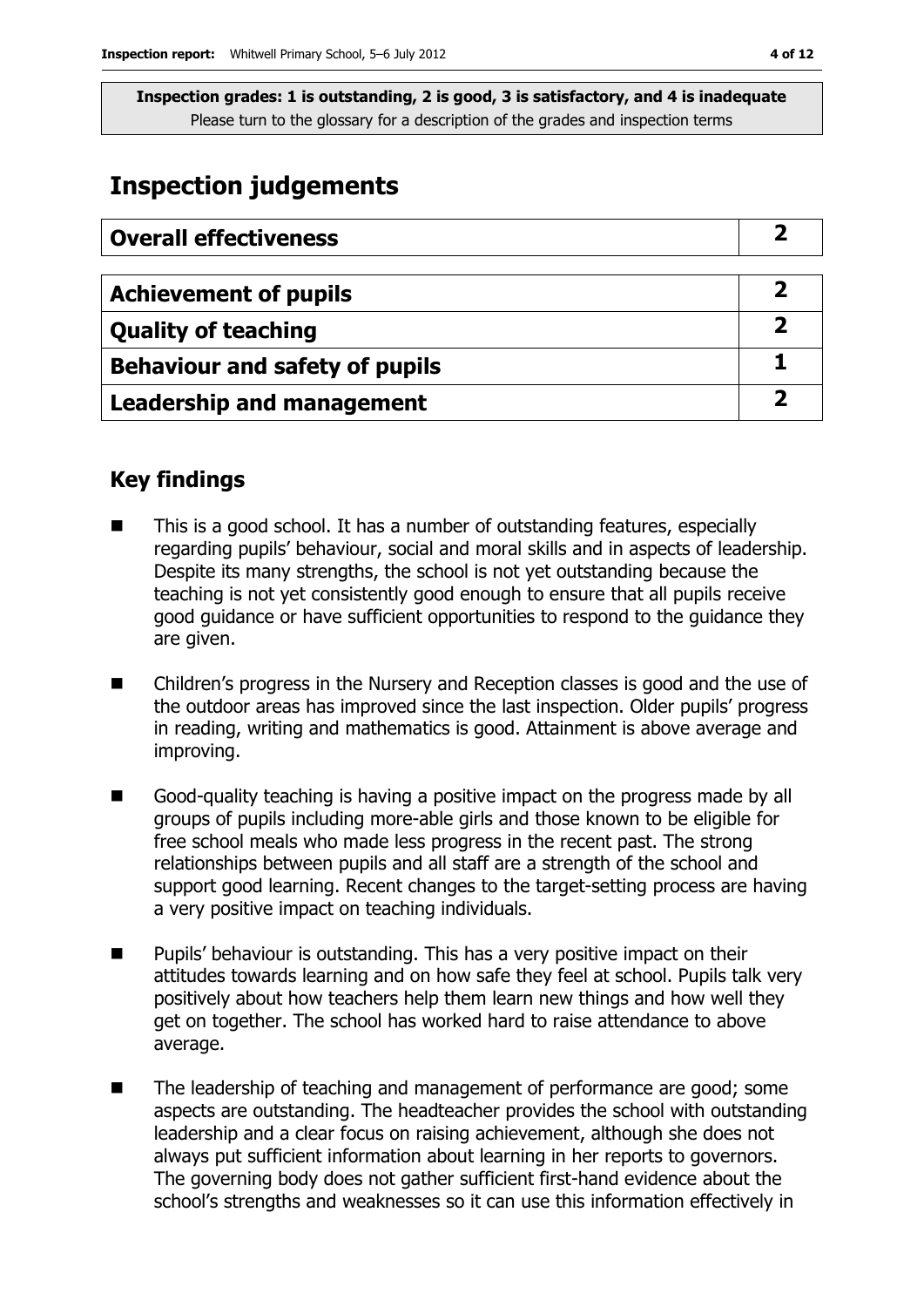decision making. The school's self-evaluation is honest and accurate.

### **What does the school need to do to improve further?**

- **E** Ensure the guidance and feedback given to pupils about their learning are helpful and that they have time and opportunity to respond to their teachers' comments.
- **Ensure the governing body has sufficient information about the work of the** school through:
	- more detailed reports after governors' visits to the school
	- a headteacher's report that refers more clearly to pupils' learning and progress.

### **Main report**

#### **Achievement of pupils**

Pupils achieve well and live up to the school's vision of 'Believe, Endeavour, Succeed Together' (B.E.S.T.). They make at least good progress over time and, during the current year, much of the progress is well above that expected. Attainment in Year 6 has been broadly average over the last three years, although the current picture is better than this. Attainment has improved this year to be above average in English and mathematics from starting points that were below the levels expected nationally. This is the result of effective leadership, a new system for setting targets and challenging pupils as individuals, and good-quality teaching.

The work seen in lessons and pupils' books shows that progress in reading, writing and mathematics is good. In Key Stage 1, standards have risen sharply for the last two years and standards are now above average in reading, writing and mathematics. Throughout the school, there are high standards in art and design, and the exceptional quality of much of the pupils' homework supports their learning very effectively. For example, pupils recently designed and made models of Olympic sports stadia and many of these are of outstanding quality. The teaching of reading is good and helps pupils to develop good skills in linking letters and sounds.

In the Early Years Foundation Stage, reading skills, including linking letters and sounds, are developing well. Children's attitudes are positive and they clearly enjoy being in school. The skills, knowledge and understanding of children when they start school have been below those expected in the past, but have improved to be closer to expected levels over the last two years. Staff are aware of this and have adjusted their expectations of children's progress accordingly. The school's data show that children make good progress in the Nursery and Reception classes, and the current Reception children are close to achieving standards in line with those expected by the end of the year.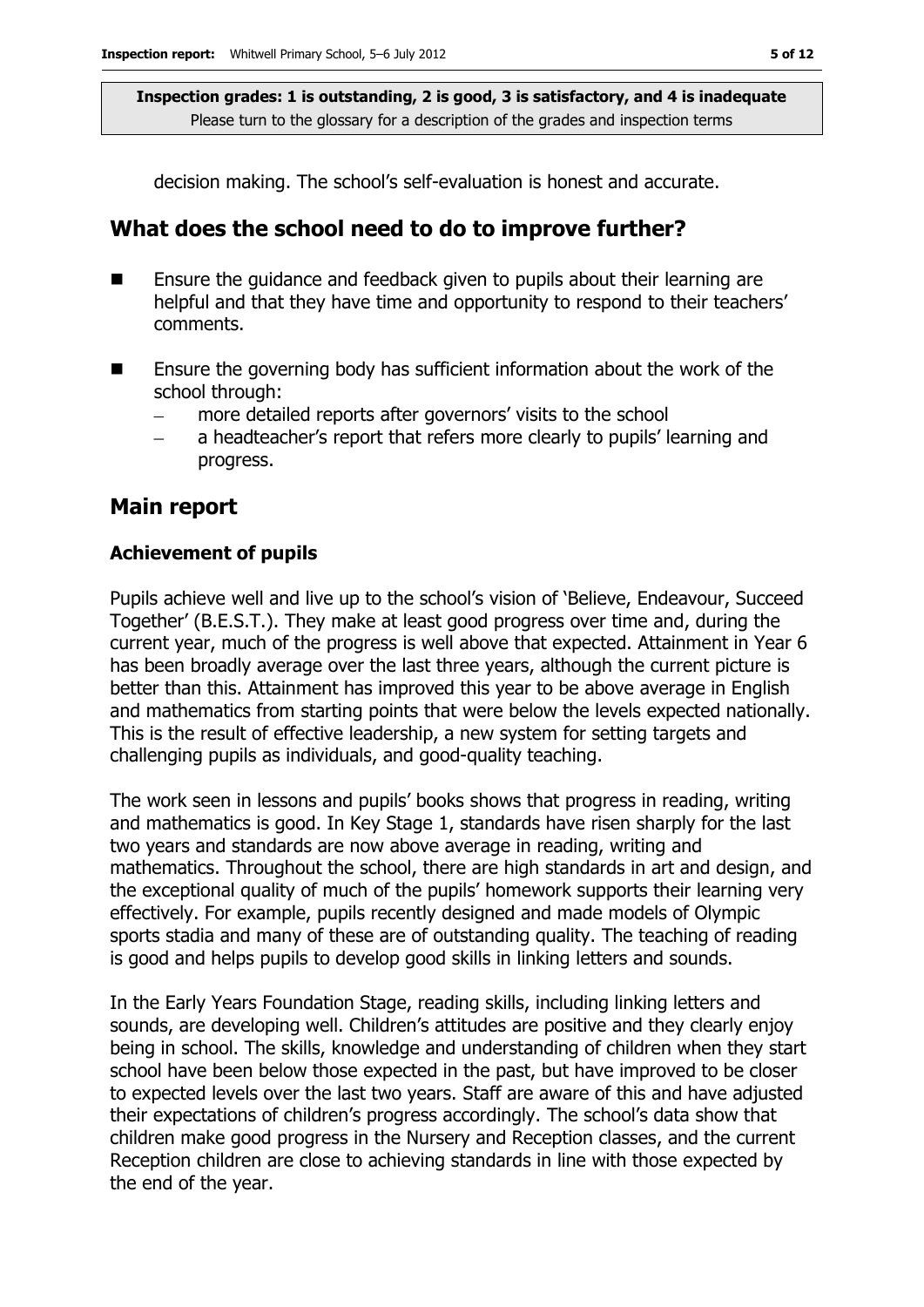Basic skills are developing well throughout the school. Pupils' understanding of sounds and letters is good, and they enjoy looking at and reading books. In Key Stage 2, pupils' progress is currently much more rapid because of improvements to the target setting and use of regular assessments. This is enabling teachers to plan for pupils' learning on more of an individual basis. In reading, writing and mathematics, progress in the lessons observed was typically good and attainment often above average. Disabled pupils and those who have special educational needs are well cared for and make good progress. Interventions are often targeted for a short time with an individual pupil and this has a very positive impact on their learning.

#### **Quality of teaching**

Most of the teaching observed during the inspection was good. The school's records show that this is clearly a sustained and consistent picture and senior leaders' views of the quality of teaching are accurate. The teaching in writing and mathematics has improved rapidly this year because staff provide more individual and one-to-one attention for pupils of all abilities.

Excellent relationships encourage pupils' involvement in their learning. Pupils talk about school very enthusiastically and are especially positive about mathematics lessons and after-school clubs. Behaviour is very well managed so any interruptions to lessons are extremely rare. Pupils are so enthusiastic about their learning that teachers are able to plan some adventurous lessons. For example, in an excellent history lesson in Year 2, pupils used logical methods to explore the characteristics of Greek gods. This led to some deep thinking and philosophical questioning. As one pupil asked, 'If they were so scary why did people worship them?' The teachers manage disabled pupils and those who have special educational needs effectively, and they are well supported through effective interventions as well as in whole-class lessons.

Teachers' marking shows pupils how well they have done and what they need to do to improve. However, the response to this guidance is limited, and too little time is planned for pupils to respond to teachers' comments and the next steps they have identified for pupils to improve their work. Teachers provide a wide range of activities including problem-solving and investigative activities. For example, pupils in Year 6 explored problems involving long division. This work included good use of computers to support their learning. Throughout the school, teachers help pupils to learn about other faiths and cultures and this supports pupils' good spiritual, moral, social and cultural development.

#### **Behaviour and safety of pupils**

Pupils' behaviour, and the impact of this on their learning and on the creation of a harmonious community, is outstanding. Their relationships with adults and with each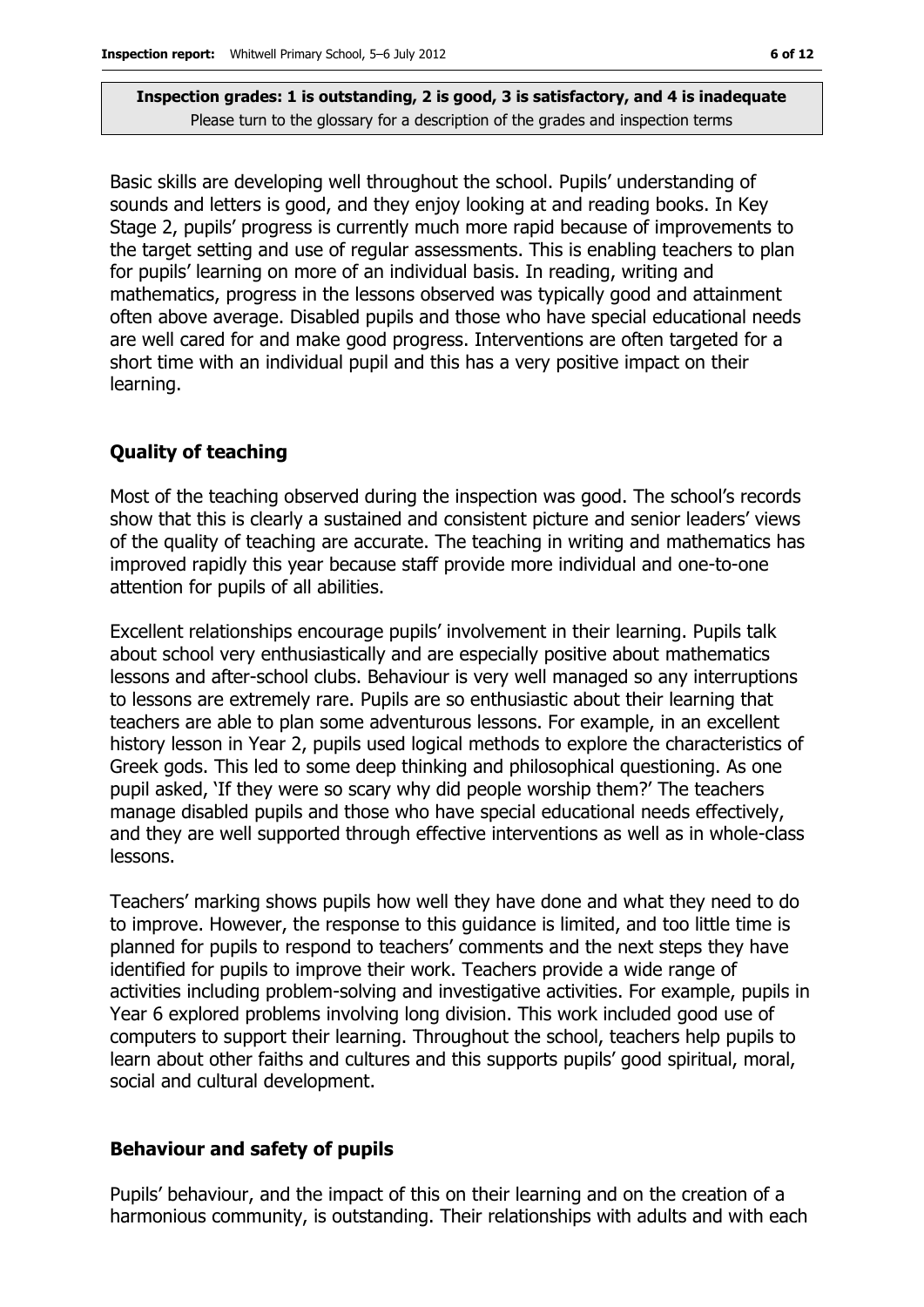other, and their behaviour in lessons and around the school, are consistently excellent. This is evident from parents' and carers' questionnaire responses, school records and observations. The vast majority of the pupils are extremely polite and friendly to those they know and very respectful towards visitors, to whom they enjoy talking. Their outstanding behaviour in lessons aids good learning, and they cooperate and collaborate effectively when the activities give them this opportunity. In Year 1, for example, groups of pupils worked together very maturely to write captions and headings for a local newspaper report linked to their Olympic events the previous week.

Pupils throughout the school enjoy talking about and sharing their work. They told inspectors that the teachers are 'nice and fair' and they all feel really safe in school. They especially enjoyed talking about a recent school visit to a sea life museum.

All of the parents and carers who completed questionnaires say their children are safe and well looked after at school, are making good progress and are developing their basic skills well. These views are supported by the inspection evidence. Pupils have a good understanding of what constitutes different types of bullying, including cyber-bullying, and are confident that if there was any it would be dealt with well by adults. They talk knowledgeably about safety issues regarding the internet and are confident that there are adults they trust in school and would go to if they had a concern.

#### **Leadership and management**

The headteacher provides excellent leadership for all aspects of the school's work. Since taking up the post she has been very well supported by the new leadership team and this is having a very positive impact on raising standards and improving teaching. There is a good team spirit and every member of the staff agrees that they are proud to be members of the school. The senior leaders have a clear vision that is focused on raising standards, and their self-evaluation is accurate and honest.

Teachers improve their practice through focused professional development and opportunities to learn from and work alongside each other. The recent introduction of the target-setting system followed training but has also been adapted sensibly to meet the school's specific needs. This has led to improved standards, especially in writing and mathematics. The school can show this because all staff are familiar with the systems for tracking pupils' progress and these are used very effectively to highlight and address any underachievement. The leadership of literacy and numeracy is effective and leading to improvements in pupils' achievement.

The governing body provides the school with good support and a satisfactory level of challenge. It is not better than this because the governors receive too little information about learning and pupils' progress to support fully their decision making. Visits to school are made to discuss subjects with coordinators, but governors do not provide sufficient information to the full body. In addition, the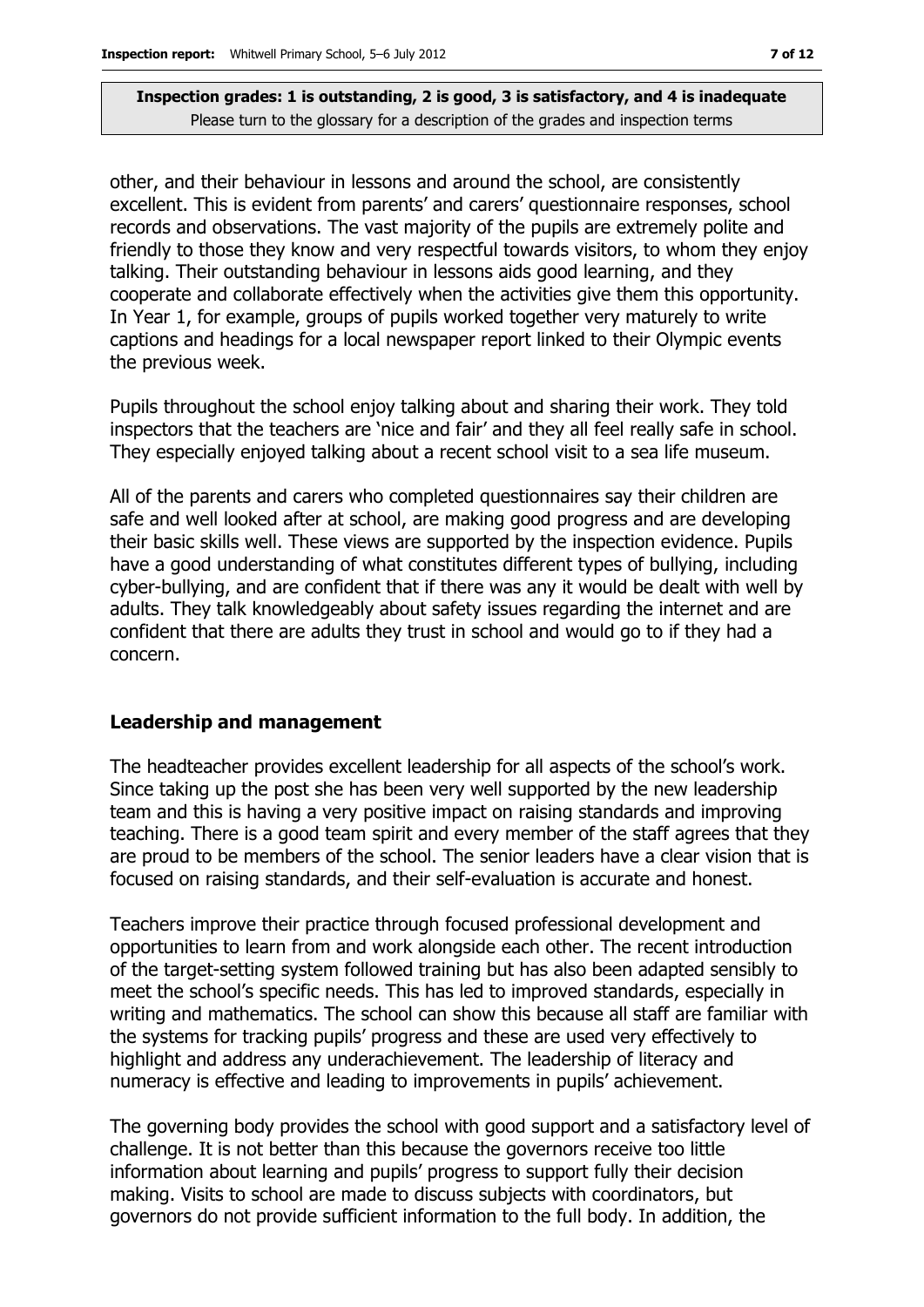headteacher's report to governors contains a lot of data and statistical information but little about learning. However, the school promotes equality and tackles discrimination well. The governing body ensures that safeguarding arrangements fully meet current government requirements.

The good curriculum has recently been improved through highlighting the more creative aspects and making links between subjects. It is broad and balanced and meets pupils' needs appropriately. Pupils talk enthusiastically about many of their activities, especially visits, mathematics and their topic work. Good opportunities are provided for pupils to learn about other cultures and religions through visitors and visits to different places of worship. This is one way in which the school successfully promotes pupils' spiritual, moral, social and cultural development. Many parents and carers take a full part in school life, especially through supporting the excellent homework projects.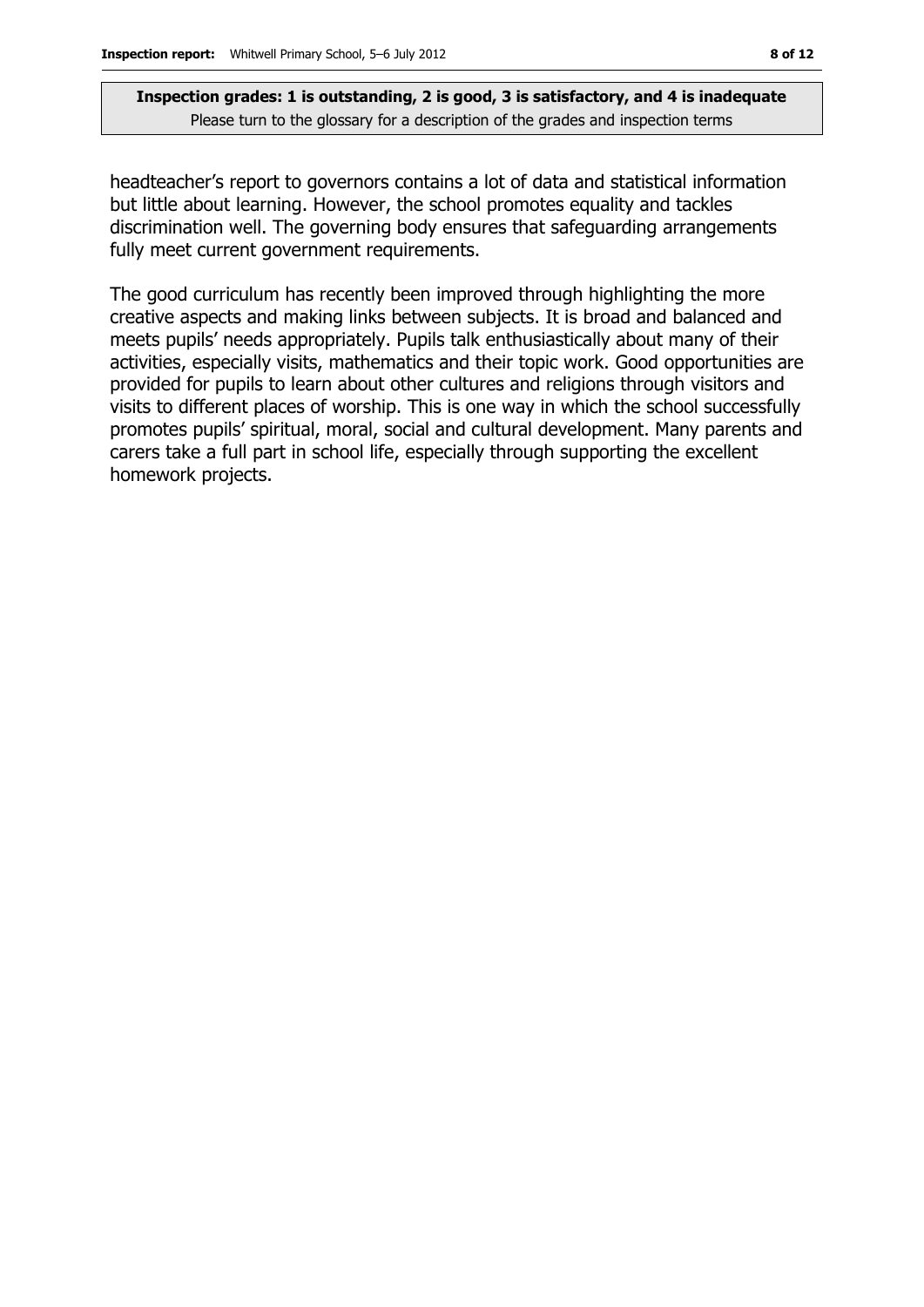# **Glossary**

#### **Grade Judgement Description** Grade  $1$  | Outstanding | These features are highly effective. An outstanding school provides exceptionally well for all its pupils' needs. Grade 2  $\Box$  Good These are very positive features of a school. A school that is good is serving its pupils well. Grade 3  $\parallel$  Satisfactory  $\parallel$  These features are of reasonable quality. A satisfactory school is providing adequately for its pupils. Grade 4 | Inadequate | These features are not of an acceptable standard. An inadequate school needs to make significant improvement in order to meet the needs of its pupils. Ofsted inspectors will make further visits until it improves.

## **What inspection judgements mean**

## **Overall effectiveness of schools**

|                         | Overall effectiveness judgement (percentage of schools) |      |                     |                   |
|-------------------------|---------------------------------------------------------|------|---------------------|-------------------|
| <b>Type of school</b>   | <b>Outstanding</b>                                      | Good | <b>Satisfactory</b> | <b>Inadequate</b> |
| Nursery schools         | 54                                                      | 42   |                     |                   |
| Primary schools         | 14                                                      | 49   | 32                  |                   |
| Secondary<br>schools    | 20                                                      | 39   | 34                  |                   |
| Special schools         | 33                                                      | 45   | 20                  |                   |
| Pupil referral<br>units | 9                                                       | 55   | 28                  |                   |
| All schools             | 16                                                      | 47   | 31                  |                   |

New school inspection arrangements have been introduced from 1 January 2012. This means that inspectors make judgements that were not made previously.

The data in the table above are for the period 1 September to 31 December 2011 and represent judgements that were made under the school inspection arrangements that were introduced on 1 September 2009. These data are consistent with the latest published official statistics about maintained school inspection outcomes (see [www.ofsted.gov.uk\)](http://www.ofsted.gov.uk/).

The sample of schools inspected during 2010/11 was not representative of all schools nationally, as weaker schools are inspected more frequently than good or outstanding schools.

Primary schools include primary academy converters. Secondary schools include secondary academy converters, sponsor-led academies and city technology colleges. Special schools include special academy converters and non-maintained special schools.

Percentages are rounded and do not always add exactly to 100.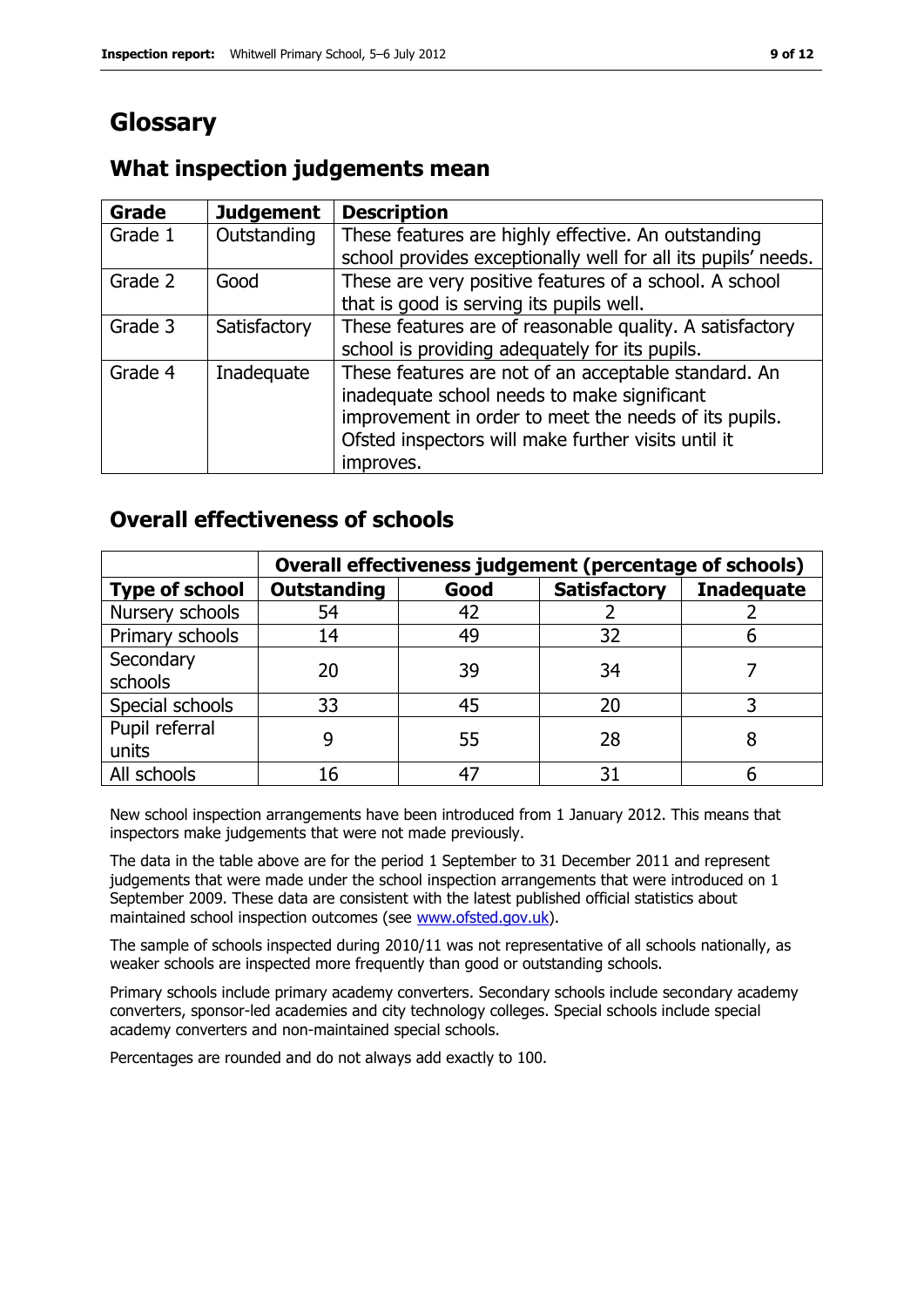# **Common terminology used by inspectors**

| Achievement:               | the progress and success of a pupil in their<br>learning and development taking account of their<br>attainment.                                                                                                        |
|----------------------------|------------------------------------------------------------------------------------------------------------------------------------------------------------------------------------------------------------------------|
| Attainment:                | the standard of the pupils' work shown by test and<br>examination results and in lessons.                                                                                                                              |
| Attendance:                | the regular attendance of pupils at school and in<br>lessons, taking into account the school's efforts to<br>encourage good attendance.                                                                                |
| Behaviour:                 | how well pupils behave in lessons, with emphasis<br>on their attitude to learning. Pupils' punctuality to<br>lessons and their conduct around the school.                                                              |
| Capacity to improve:       | the proven ability of the school to continue<br>improving based on its self-evaluation and what<br>the school has accomplished so far and on the<br>quality of its systems to maintain improvement.                    |
| Floor standards:           | the national minimum expectation of attainment<br>and progression measures.                                                                                                                                            |
| Leadership and management: | the contribution of all the staff with responsibilities,<br>not just the governors and headteacher, to<br>identifying priorities, directing and motivating staff<br>and running the school.                            |
| Learning:                  | how well pupils acquire knowledge, develop their<br>understanding, learn and practise skills and are<br>developing their competence as learners.                                                                       |
| Overall effectiveness:     | inspectors form a judgement on a school's overall<br>effectiveness based on the findings from their<br>inspection of the school.                                                                                       |
| Progress:                  | the rate at which pupils are learning in lessons and<br>over longer periods of time. It is often measured<br>by comparing the pupils' attainment at the end of a<br>key stage with their attainment when they started. |
| Safety:                    | how safe pupils are in school, including in lessons;<br>and their understanding of risks. Pupils' freedom<br>from bullying and harassment. How well the school<br>promotes safety, for example e-learning.             |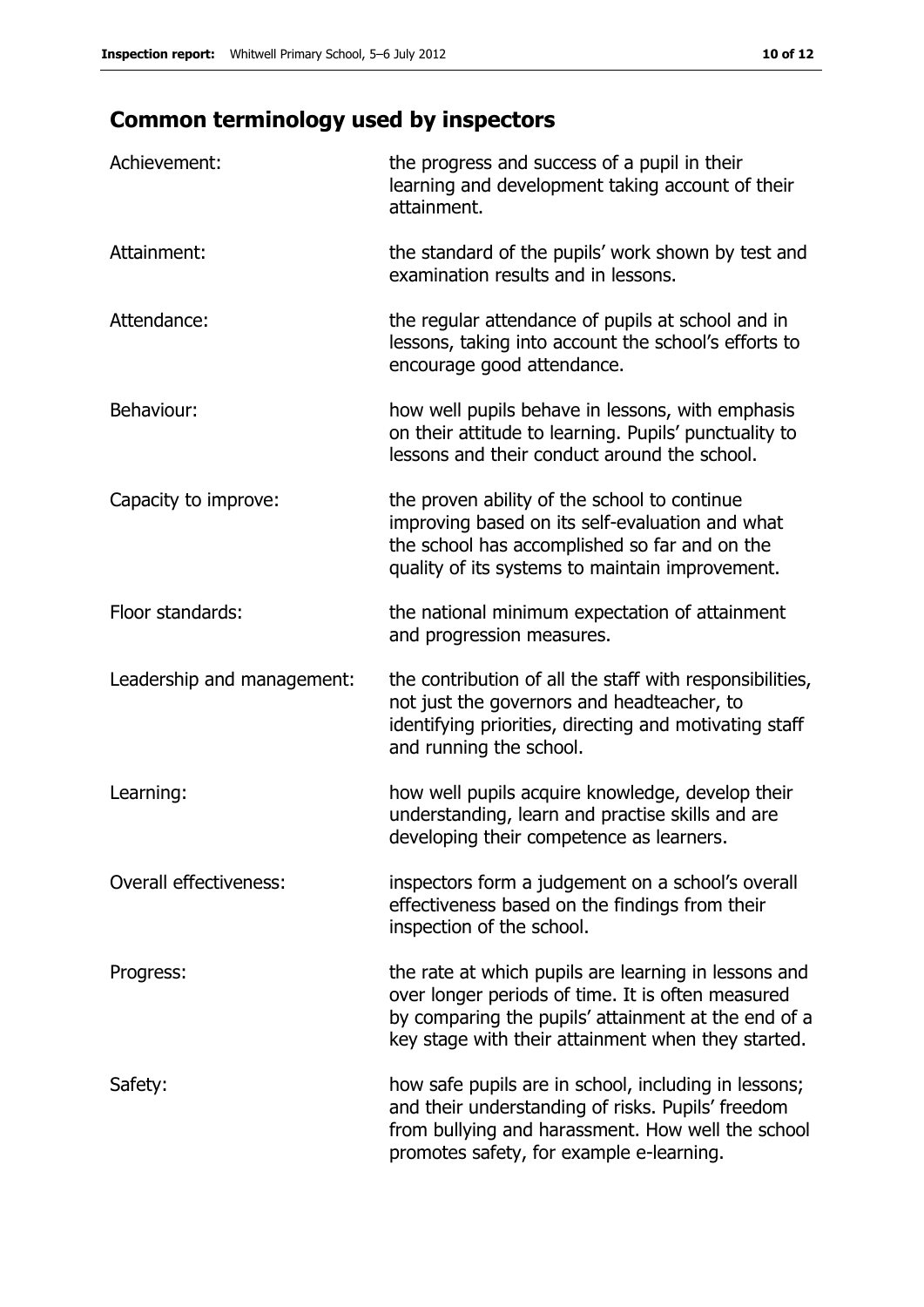#### **This letter is provided for the school, parents and carers to share with their children. It describes Ofsted's main findings from the inspection of their school.**



9 July 2012

Dear Pupils

#### **Inspection of Whitwell Primary School, Worksop S80 4NR**

Thank you for the way you welcomed us to your school recently. We really enjoyed our visit, reading your questionnaires and talking to many of you. Your behaviour in lessons and around the school is excellent. This is important because it means the teachers are confident in providing you with interesting work, as well as keeping you safe and happy in school. You are getting better at attending school regularly as well. Keep it up!

Whitwell is a good school. You work hard, and are reaching higher standards than you have in the past. You are fortunate to have so many good teachers and other adults to help you learn. The teachers have worked hard to help you understand your targets and next levels, and what you should do to improve. Next, they need to make sure you have time to understand and respond to their comments so that you are clear about how you can get better.

You receive some good and outstanding teaching. Teachers provide you with interesting things to do and I know you really enjoy your visits and trips – such as that to a Victorian schoolroom or the sea life centre. It was fun reading about and looking at the photographs of your Olympic events as well. You obviously had a great time and learned about some unusual countries.

Your headteacher provides some excellent leadership and is well supported by the other senior staff. We have asked the governing body to do more to understand how well the school is doing, through better reports on their visits and from the headteacher. They are keen to help you do as well as you can and you can help them by continuing to do your B.E.S.T. Thank you again for your friendliness and help. We hope that you continue to enjoy your time at Whitwell and keep working hard!

Yours sincerely

Geof Timms Lead inspector